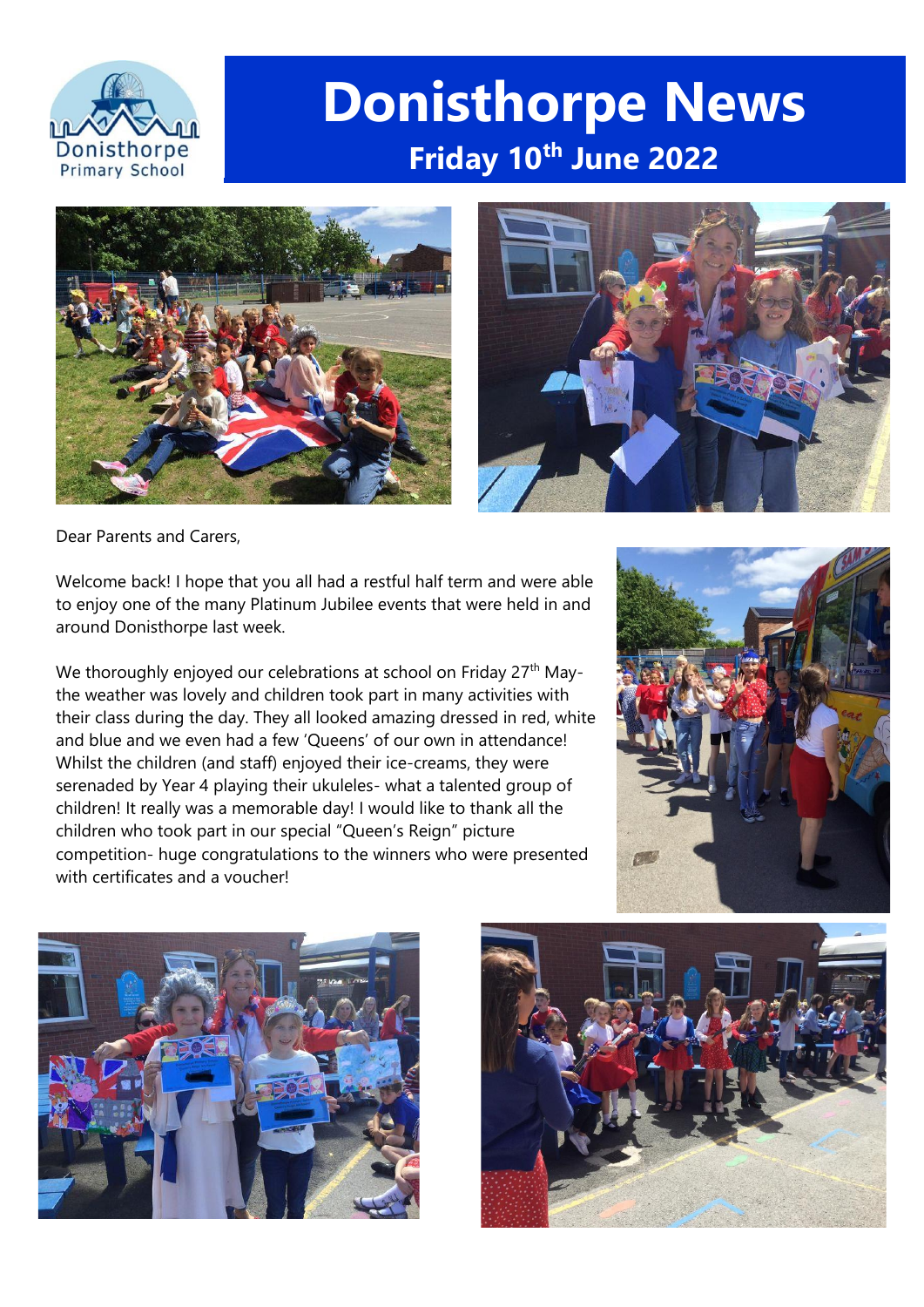## **Open Classroom**

On **Monday 13th June at 2.45pm** we will be opening our classrooms and inviting parents in to see the lovely displays and look at their children's work. Please enter school through the office, staff will be on hand to point you in the right direction! We look forward to welcoming you all!

#### **Sporting News!**

Well done to our Year 5/6 Netball team- North West Leicestershire Champions! The children were superstars and we are really proud of them! They will now be going on to represent the County at Loughborough University

## **School dinner costs**

Unfortunately, the impact of rising costs means that we will be putting up the cost of school meals from the Autumn Term. **The new cost will be £2.50 per day, £12.50 per week starting from when school reopens in August.** 





## **Sports Day**

Weather permitting, we are hoping to hold Sports Day on **Thursday 23rd June at 1.15pm** on the school field.

Sports Day really is a lovely event. Parents are welcome to join us on the field from 1.00pm; bring a picnic rug or deck chair! We hold a variety of traditional races involving all of the children and this year's Parents Race will involve balancing a bean bag on top of your head!

The PTFA will be selling cakes and refreshments during the afternoon. Let's hope that the sunny weather continues!

Children have been divided into teams by Miss Morton and we would like the children to come to school ready for the day wearing;

- **A t-shirt in their team colours: red, green, blue, yellow**
- **Shorts/Joggers**
- **Trainers**
- Please also bring a sun hat and an extra drink if the weather is warm! Apply plenty of sun cream in the morning before school.

**If your child would like to wear their house colours but you are having trouble finding/borrowing a coloured t-shirt, please see the class teacher. We have some red, green and yellow t-shirts in school that can be borrowed, washed and returned. If your child is in blue house they can wear their normal PE kit.**

This will be the first Sports Day we have been able to hold since before the pandemic and we are really excited!

Regards,

enman.

Sylvie Newman Executive Headteacher